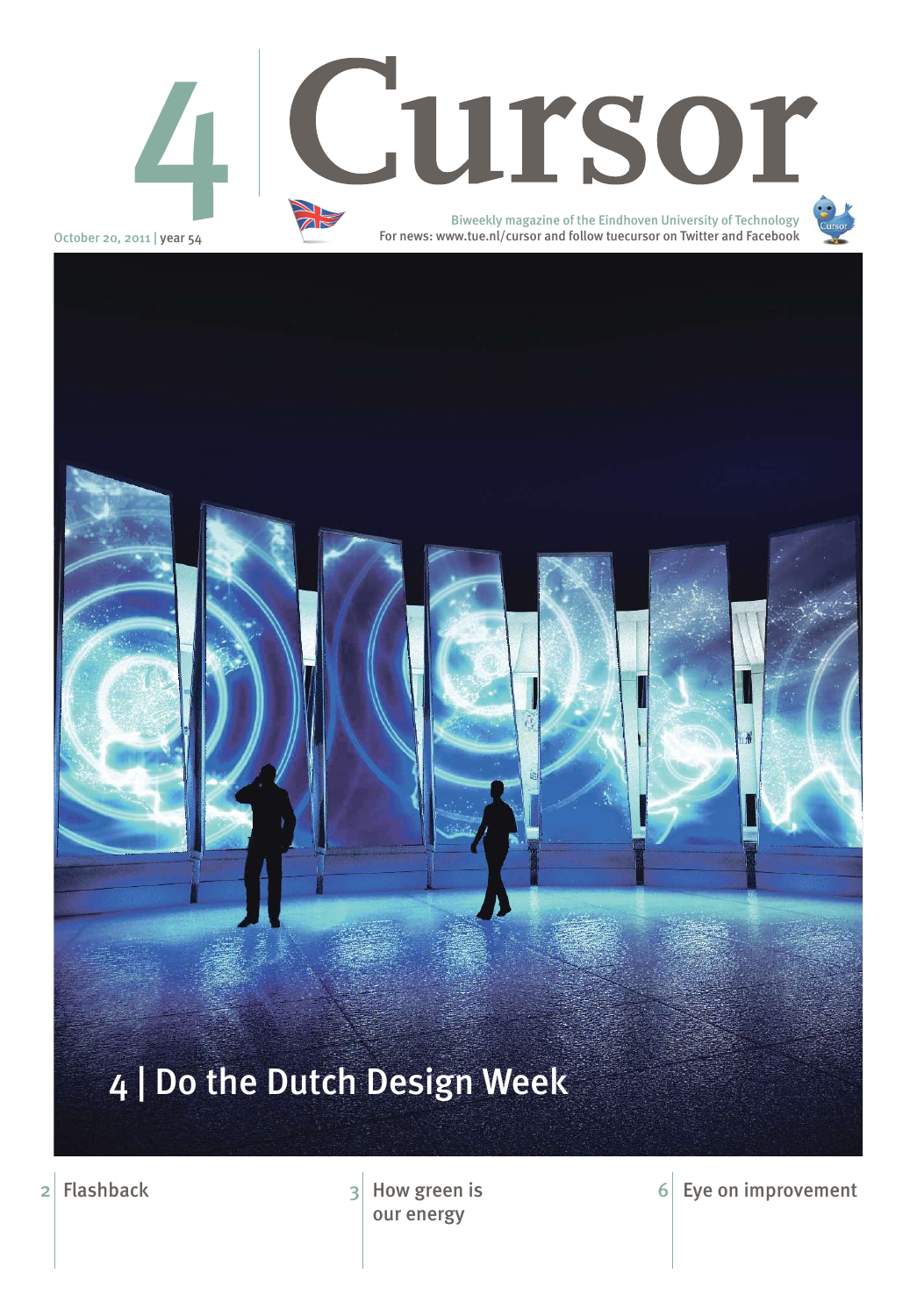### For Starters | 2

**Realistic consultations?**

Employee participation is a great asset at universities and can be found scattered around campus, although often well-hidden. Last week, I joined the Service Council on a two-hour quest at the floor of our personnel department. It was a working visit of said council and every now and then its members were asked about the exact nature of the Service Council. For this body, unknown unfortunately also

means unmanned.

Recently I had an interview with Executive Board member Jo van Ham and University Council (UC) chairman Rinus van Weert. Look at it as our contribution to provide UC with at least some exposure prior to the December elections. It didn't lead to fireworks or anything, but that's not how we treat each other in public anyway. Although sparks used to fly in the old days. I liked the fact that last Monday Van Ham appointed himself as an advocate of 'realistic

consultations'. During the UC meeting barely three hours later he presented the student parties with an ultimatum regarding the budget cuts for board grants. The students, fairly shellshocked, were told there was no way around halving the budget. Any other amount was not up for discussion. Was that to set a shining example of realistic consultations for them, really?



### Rewwwind www.tue.nl/cursor

### Colophon

**Editor in chief Han Konings**

**Executive editor**  Brigit Span

**Editorial staff** Judith van Gaal **Tom Jeltes | Science** Frits van Otterdijk Norbine Schalij Monique van de Ven Enith Vlooswijk

**Staff**  Fred Steutel Nicole Testerink Gerard Verhoogt

**Photography**  Rien Meulman Bart van Overbeeke

**Cover** Tim van der Grinten

**Translation** Annemarie van Limpt (pages 1-2-3-6) Benjamin Ruijsenaars (pages 4-5)

> **Layout** Natasha Franc

**Affiliated with**  Hoger Onderwijs Persbureau

**Editorial board** prof.dr. C.J.H. Midden (voorzitter) prof.dr. J.W. Niemantsverdriet mw. A.C. Stevens- van Gennip T.H.J. Reijnaerts (studentlid) A. Roestenburg Anneliese Vermeulen-Adolfs (secretaris)

**Address editorial office** TU/e, Laplace 0.35 postbus 513, 5600 MB Eindhoven tel. 040 - 2474020, e-mail: cursor@tue.nl

> **Cursor online** www.tue.nl/cursor

**Print** Janssen/Pers, Gennep

**Advertisement** Bureau Van Vliet BV tel. 023 - 5714745



**© 2011. All rights reserved. No part of this publication may be reproduced without prior consent of the editor-in-chief. The editorial staff reserves the right to alter submitted articles.**



October 19, 2011 - The two student parties within the university Council, Groep-één and the Progressieve Fractie say the cut for board grants of nearly a quarter million euro are

disproportionate and refuse to agree to the plan. The Executive Board is sticking to it and will only talk about a new distribution of the grant system.

October 18, 2011 - Both prof.ir. Ton Koonen and prof.dr.ir. Meint Smit (both of Electrical Engineering, COBRA research school) have received an Advanced Grant from the European

Research Council (ERC). The grant is meant for senior researchers in Europe and is worth nearly 2.5 million euro per grant.

October 11, 2011 - New students in



Design Academy announced their plans last Wednesday, October 12. What the Eindhoven Student Day will come to look like exactly is yet unknown.

influx of female students in order to ... increase the influx of female students. f that assumption's correct we have other, more important, problems to solve first OK, suppose we have found the answer to our previous question. Then still, there's the problem of how to achieve our aim. Facilitating positive discrimination wouldn't be the best solution because discrimination is bad for either gender. Science is not a sport and having stronger muscles is not an advantage anymore. Moreover, I'm sure that most women that have been accepted atv TU/e wouldn't want to be considered weaker students and would demand equal treatment. None of them wants to hear: "She's studying here not because she's smart but because she's a girl." So we must try and promote technical education and motivate potential female students starting at elementary school. For example, I attended Tech United team's fan night. At this fun event many little 10-14 year-old girls were fascinated and I'm sure returned home with the idea that "Robots are cool!" In my opinion, that how it should work if we want our technical community to be more diverse.

October 13, 2011 - On September 23 last, Marcoen Cabbolet received his PhD from the Vrije Universiteit Brussels. He received his doctorate 'with highest honor'. In 2008, his PhD research at TU/e's Department of Mathematics & Computer Science was cancelled at the last minute after the controversial nature of his study surfaced in an interview with Cursor.

The contested dissertation introduces Cabbolet's 'Elementary Process Theory', an all-encompassing theory based on the assumption that antimatter is repelled by the gravity field of normal matter. Should Cabbolet's theory prove correct, that would have serious consequences for the validity of both quantum mechanics and the theory

of relativity itself.

#### **Executive Board cuts board grant budget by nearly half**

#### **Champions League among grants for two professors**

#### **Joint introduction day for new students in Eindhoven**

#### **Failed PhD candidate Cabbolet avenges himself in Brussels**

**Our Rewwwind feature provides you with snippets of last week's news. What happened online after the previous Cursor magazine was published?**

#### **The Cabbolet case**

Late September, Marcoen Cabbolet received his PhD from the Vrije Universiteit Brussels. Summa cum laude, no less, although nearly four years ago practically the same dissertation was rejected by TU/e at the last minute. Fascinating. Cabbolet graduated as a chemist, developed a physical theory, wanted to do his PhD at the faculty of humanities in Tilburg, lingered at the department of Mathematics in Eindhoven, and now holds a PhD in Philosophy and Moral sciences. The one conclusion that forces itself



Technische Universiteit<br>**Eindhoven**<br>University of Technology





to the question "Why do we need more female students in technology?" I found some abstract ideas such as "gender diversity" or "programs' social profiling". I gathered we want to increase

*Sultan Imangaliyev, from Kazachstan, is a student of Systems & Control, Department of Mechanical Engineering*

## **Ladies in science and** Clmn **technology: why and how?**

Since its erection 46 years ago, the outside hasn't changed much. But take in its surroundings! Until some fifteen years ago, there was still a large, square pond on the south end of the Hoofdgebouw. Today only the concrete blocks remain, which are hardly ever used

by students to sit on, surprisingly. The water has been drained and the hole has been filled with sand back when dr.ir. Henk de Wilt was still Chairman of the Executive Board (1996-2002). Because he wanted to give the university a more open quality, much of the shrubs and trees had to make way, and what was once a pond was turned into a multi-purpose lawn. In the year 2011, there is talk of putting the pond back in the Groene Loper. Ing. Boudewijn Elmans, project manager at Real Estate Management insists the plan is still in its initial sketching phase. "Maybe there's all sorts of intricate infrastructure beneath the surface which makes the plan impossible." (NS)

**Photos | IEC Archive and Bart van Overbeeke**



**Auditorium 1966 versus 2011**

Flashback

upon us is that some major misjudgments have been made. Is this the drawback of the rise of interdisciplinary research?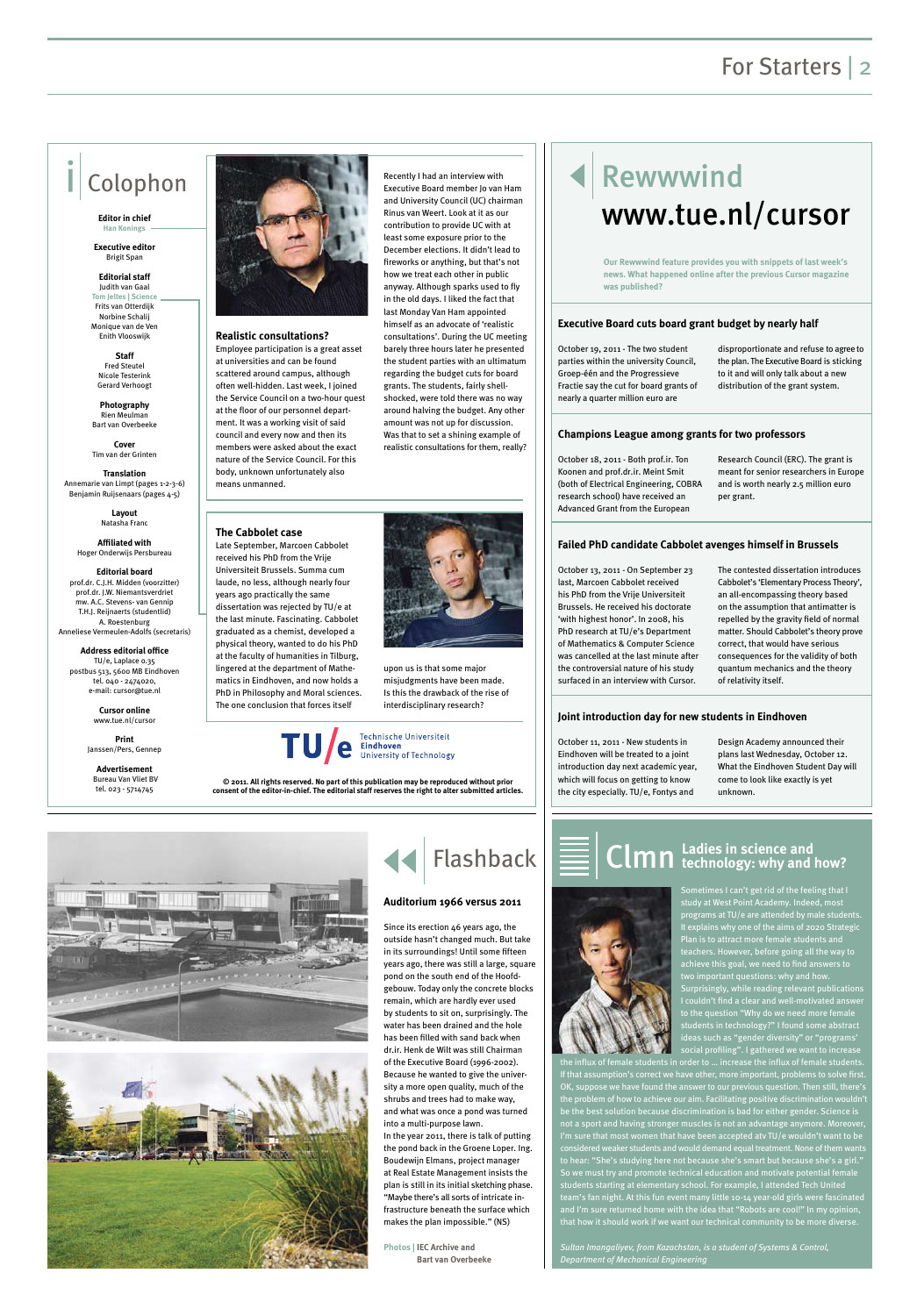### Tenth luster chapter Aleph



**9 horses** pulled a coach and four carts to transport Aleph members from their ESC quarters in the Bunker to their chapter house in the Guido Gezellestraat.

**For 50 years,** members of ESC chapter Aleph have lived in the house, 142 in total. 120 ex-residents attended the reunion of October 8, 2011.

**23 times** during speeches by alderman Henk Brink and several Aleph members, attendants cheered 'Bravo!' And 12 times, interruptions were cut short by members shouting 'Silentio!'

### How green is our energy?

**Last week the Rathenau Institute - research and debating center for technology, science and society published a survey of our (future) energy options in the book 'Energie 2030 - maatschappelijke keuzes van nu' (Energy 2030 - today's social choices). Its conclusions are quite shocking. Although more and more green-energy projects are being set up, our energy supply is becoming ever more polluted. The use of fossil fuels isn't diminishing, on the contrary: we're using more and more of them. What is the problem in reducing the energy consumption, exactly? Do we even want to change our lifestyle? What are the fuels of the future? And what does green actually mean?**

"It's so easy to say we'll all change to green energy, yet in actuality it's not that simple", says Philip de Goey, dean of the department of Mechanical Engineering and involved with the current energy issue as EEI's program leader Future Fuels. "We're using an enormous amount of fossil fuels and due to countries like China and India's

strong economical growth, it will only keep rising. Industry and transport are big energy consumers. According to scientifically underpinned expectations, energy consumption will remain on the rise until 2050, and only after that a drop will set in.

It's the enormous global demand that's the problem. Because I think we're not doing too bad as far as awareness is concerned. Take the 10:10 climate day: TU/e managed to save a lot of energy. So we know how it's done. And every little helps, such as traveling by bike instead of taking the car. Still, individual consumption is negligible compared to that of the big industries…"

"The current market is not yet ready for alternative fuels. Time is needed to be able to handle the high demand. A few windmills won't get us anywhere. Today, alternative energy sources only make up a few percent of the total energy supply. It's too little and has to grow. People are now working on the conversion of coals or biomass into fluid fuels, but to really contribute to the process, the consumption has to be at least hundred times of

what it is now. The time it will take to build the factories necessary? Time is not on our side here."

"As far as other alternatives are concerned - biomass, sun, wind - we also have to pull out all the stops. The sector is constantly innovating to expand their position in the market. Within EEI, many studies are conducted to contribute to innovations in the field of renewable energy as well. The theme group Future Fuels is looking into replacement fluid fuels. An airplane or ship doesn't work on electricity, unfortunately… It's why we're currently searching for ways to replace fossil fuels by solar fuels, for example. The entire chain should be as clean as possible. Although right now it's mostly fossil fuels that are burnt, I have to say their consumption has become much cleaner over the years. Rules and regulations have led to a steep reduction of nitrogen dioxide, sulfur dioxide and particulate emissions. That way, there's a hint of green in grey energy as well."

"Lately, we've been hearing more and

more questions on the green aspect. For example, for biomass such as palm oil forests are being cut down, which affects the food chain. It's better to use biomass waste streams, because there are plenty of those. There's still a lot to

be done before these supplies can be used to generate energy on a large scale. Green has the future, but only if it's really green." (NT)

### 3 | For Starters Oktober 20, 2011

Vox Academici

Prof.dr. Philip de Goey, theme leader Future Fuels, Eindhoven Energy Institute (EEI)

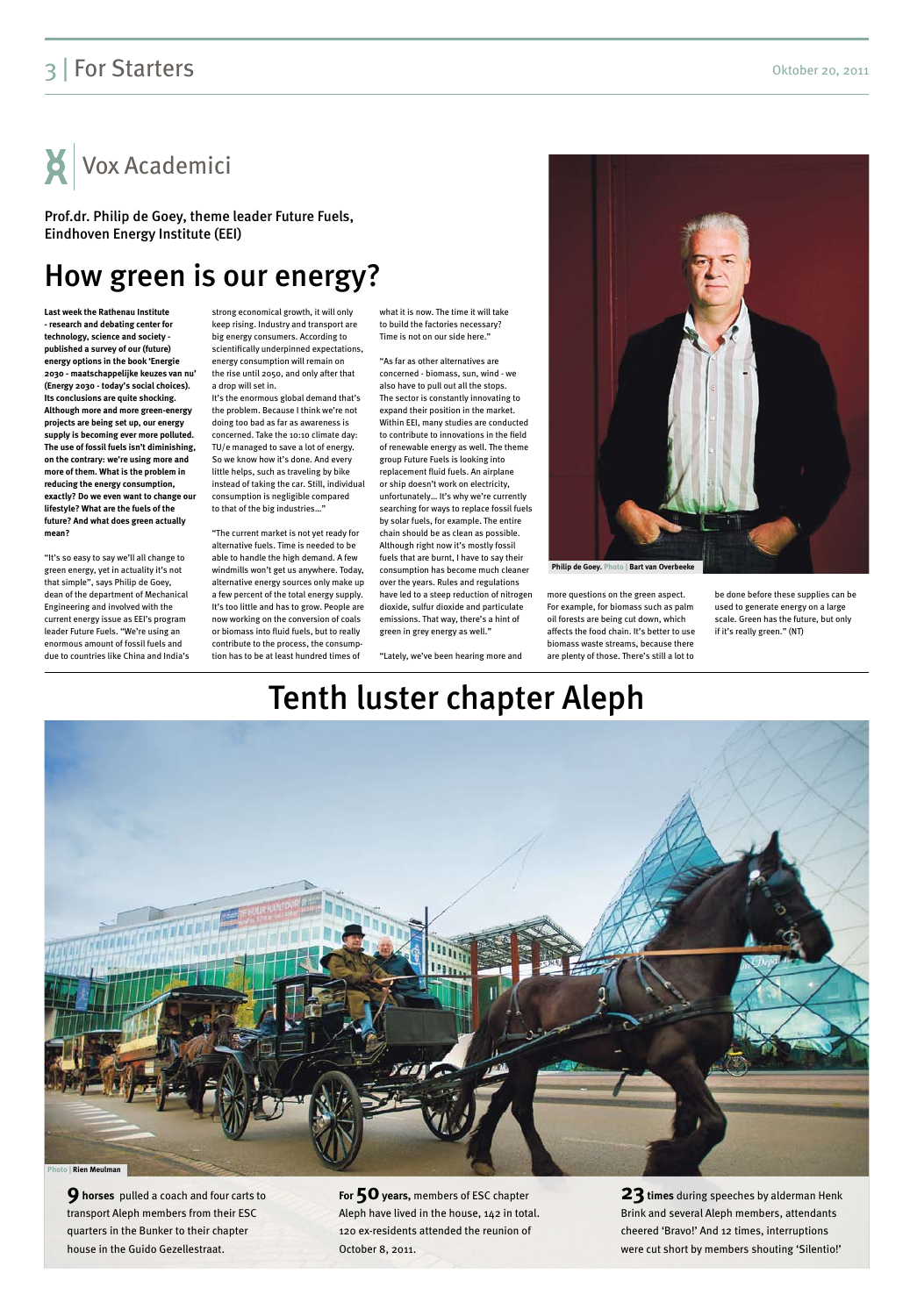### and **Zoom in** Oktober 20, 2011

**DUTCH DESIGN WEEK EINDHOVEN** 22-30 OCT 2011

**Architecture, Building and Planning is bubbling during the DDW, offering a highly varied program full of lectures, workshops, installations and the exhibition architecture.ehv. The best graduation projects from the various specializations within this Department may be seen here. CASA committee member Loes Veldpaus: "Within just a few years we have evolved into a fully-fledged exhibition which is highly appreciated by the public at large."**

This year, too, CASA Vertigo -the special activities programming committee of Architecture, Building and Planning- is providing a big graduation exhibition. In addition to architectural projects, research is shown from the other specializations: structural design, building technology, physics of the built environment, construction

management, design systems and urban design and planning. A platform for students to show their work, and at once a reflection of the breadth of the study.

A big difference from preceding years is the manner of presentation. "Students have a table and a poster with total freedom of arrangement, for not all designs



are suited for a scale-model. This implies you could also come across video presentations" explains student assistant Dagmar Cats.

Together with Loes Veldpaus and Rob van Wendel de Joode, among others, she is involved in the organization. "We have also made the exhibition more interactive. During Pitch your Project, on Friday October 28, every student has three minutes at most to present the graduation project and convince the audience of its quality. Both a professional jury award and a public award will be presented, and we are very curious." Rob van Wendel de Joode thinks that Vertigo will be the place to be on Friday October 28. "After the graduation presentations the nominations for the international architectural Archiprix award will be announced. Following on that there will be the final presentation of elir 2011 - giving luster to the rust."

In the elir 2011 project 42 international students from 7 different universities will get cracking on the refurbishment and reuse of five former industrial zones in Brabant. Organizer Tom Veeger: "Apart from generating ideas to come up with a new designated use for the place, we shall also tackle the practical side. For instance, we are going to visit a concrete factory and students are going to bake their own bricks. In this way the possibilities and the limits of a material may be explored." The progress of the project can be inspected every day by the public. In addition, lectures will be presented by various foreign experts on October 26 and 27.

**http://tue-elir.nl**

**Brainport needs a traveling pavilion. A platform that can be installed simply and constructed quickly to serve as a podium or exhibition space for the events that are organized within and outside Brabant. This was the assignment on which thirteen students of Architecture, Building and Planning set to work a year ago, which resulted in different designs. In the end a project group was formed that developed the designs further. And now the definitive design will be displayed during the DDW.**

"Scalability is an important factor brought out in the design", explains Tim van der Grinten, a student of Architecture, Building and Planning. Together with three other students he occupied himself with the Brainport Pavilion in the past few months. "Thanks to the separate units it is possible to build a small as well as a big pavilion. Otherwise we have reached the limit of our technological options, with wall panels that combine music, light and architecture to form one harmonious whole. The design is constructed in such a way that it can grow along and continue to be high-tech." October 27 will see the official presentation of the design inside the Town Hall. Which is also where members of the design team may be found every day during the DDW for any questions there may be about the new Brainport Pavilion.

**October 22-30 Achitecture.ehv – exhibition of the best graduation projects** *Plaza Vertigo*

**The cloud collective - projections in the air: alternative conditions of the spatial design**  *Vertigo stairwell*

#### **October 28**

**Pitch your project – cast your vote for your favorite graduation project** *13.00 Vertigo stairwell*

**Announcement of nominations Archiprix and public jury** *16.00 Vertigo stairwell*

**Final presentation elir 2011 giving luster to the rust** *17.00 Vertigo stairwell*

**October 22-30 TU/e Master project Brainport design mobile pavilion** *Eindhoven Town Hall*

### **Calendar**



### TU/e designs mobile pavilion Brainport

### Architectural feats on graduation show architecture.ehv

# Do the DDW!

**Dutch Design Week | Nicole Testerink**

**From October 22 thru 30 the Dutch Design Week (DDW) will be celebrating its 10th anniversary and Eindhoven can call itself the design capital of Europe. TU/e is also involved in numerous events. These take place on the university campus and also at various locations in the city. Part of the activities will be presented on the following pages. Compose your own program on ddw.nl in order to make your DDW round trip!**

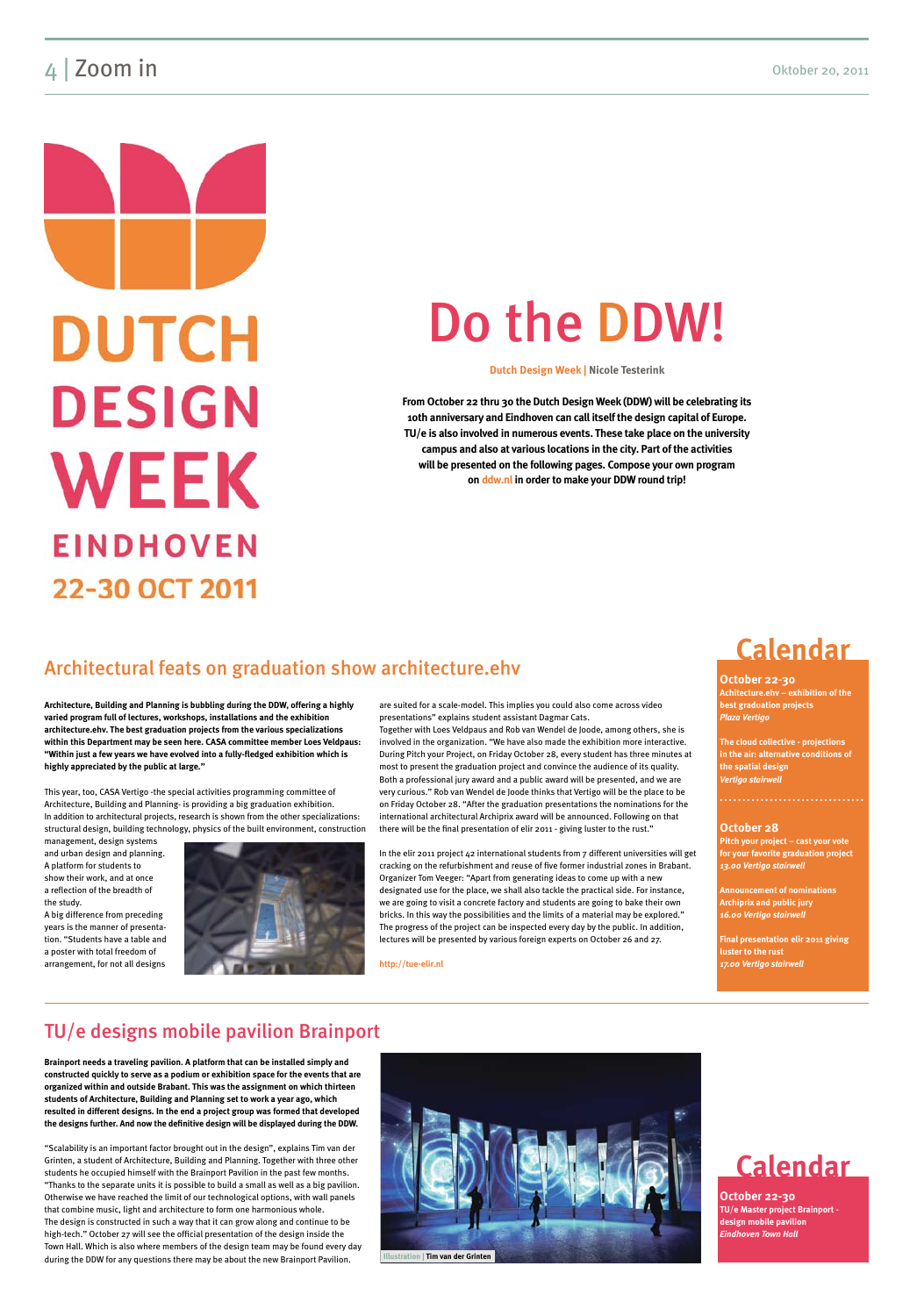**How can we as designers look at the increasing demand for care? How can we develop products that may help to improve people's sense of well-being? These questions occupy center stage at the exhibition Design Cares, which heralds the start of a joint venture between TU/e, the Design Academy and, at a later stage, Aalto University in Helsinki in the area of healthcare and well-being. In the end the reinforcing factor must result in designs that can improve the healthcare sector.**

Bruns Alonso thinks that the different approaches of the different institutes become very obvious at the exhibition. "We are showing more of a vision and underpin by means of prototypes how this may be implemented, whereas the Design Academy focuses more on the final product and its finish. It is precisely this difference in focus which ensures that we can deliver high-quality products in the future."

"Very frequently the complaint is heard that there should be more hands at the bedside, but we think that there are other options as well to solve problems in the healthcare sector. We are making that very clear indeed in the exhibition Design Cares", says Miguel Bruns Alonso, assistant professor at Designing Quality in Interaction and co-organizer of Design Cares. "Within the context of World Design Capital 2012, TU/e, the Design Academy and Aalto University in Helsinki have joined forces so as to realize innovations in healthcare and well-being jointly. This is a very



broad area - ranging from personal hygiene, sleep and nourishment to the social aspects around healthcare and well-being. Design Cares shows a number of different examples. A shirt that indicates when a person working on a computer is too cramped, a design for providing support during a mammography so that the patient is

more in control of the examination and a product line of baby electronics adjusted to today's young parents."

"This year we want to show how, as ID, we link up with the strategic areas of TU/e", ID communications officer Jeanette Schoumacher explains. "That's why we have split up ID'11 into five units with a common theme: Health & Well-being, Intelligent and Poetic Environment, Social Interaction, Individual Skills & Identity and Sustainable Society. For visitors this will be an opportunity to explore the diversity of our Department. It has turned into quite a varied exhibition featuring many interactive prototypes and surprising designs. There's something to suit all tastes."

**In a joint exhibition the 3TU shows that its mutual cooperation and its cooperation with the industry can result in trail-blazing designs in which the user is the central point. This exhibition has a festive touch because of the launch of a new platform with a similar name: Design United.** 

At the exhibition, researchers will get an opportunity to present their research results and concepts to the public at large. In practice the different focus of the programs proves to be effective in the solution of various social issues. Whereas TU/e focuses on intelligent systems, Delft is looking at the user in particular and Twente takes care of the marketing part. Various examples of the 3TU teamwork are on display, such as the i-PE (Intelligent

Play Environments) project, in which people are stimulated playfully to exercise more. It is not only good for combating overweight, but also fosters social interaction. The exhibition is the start of various activities to be organized by the new platform. Thus, there will be round-table talks, colloquia and visits to companies so as to keep encouraging the interaction between research and the business community.

**Through their work displayed at ID'11 newly graduated ID students want to show how they can change the world. Excellent projects from Bachelor and Master students are exhibited there as well. Future vision and innovative design come together.** 

**Together with three fellow students Alice Beukering wanted to design a product that can provide rest for a young family. "Although a baby comes with a lot of stress, we want to emphasize that enjoyment should be central." Client DUUX wanted to get a new view of today's baby electronics, after which Alice and her colleagues came up with a new product line. The Ambient Baby phone works with colors, which generate a more relaxed atmosphere than sounds. They also designed Timeless Yellow - a design that can visualize the concept of time for young children in a physical manner - and a concept for exchanging baby experiences with one's environment.** 





#### **Relaxed parents thanks to colorful baby intercom**

**October 22-30 Design cares** *11.00-19.00 YKSI expo Strijp S*

**October 22-30 Design United** *10.00-18.00 first floor Hoofdgebouw*

**www.designunited.nl** 

**October 26 Conference design as service the role of design in product service innovation** *9.30-18.00 Auditorium TU/e*

**www.designasservice.nl** 

**October 22-30 Exhibition ID'11** *10.00-18.00 hall Hoofdgebouw*



### Design Cares: innovative design in care and well-being

### Exhibition Design United kick-off for new platform 3TU

### Future visions of young designers

#### **Comforting premature babies from a distance**

**At the Máxima Medical Center staff became aware of the problem in the maternity ward that parents cannot constantly stay in touch with their premature babies. They posed this problem to ID, where Misha Croes set to work to improve the contact between newborn babies and their parents. "It is important for parents to have a lot of contact with their child in order to strengthen the bond between them. In case of premature babies this is often awkward." Misha designed FamilyArizing, a method that no longer leaves parents empty-handed. "By means of a medallion the parents are connected to their baby's mattress. It allows them to feel the movements their baby is making. Conversely, they can also activate the mattress, which can adopt the** 

**shape of a cocoon. It is hoped that the baby will feel protected as a result." Earlier this year Croes won both the ZonMW Studentenparel (Student Pearl) and the Scriptieprijs Innovaties in de Zorg van FWG (Final Project Prize Innovations in Healthcare) with his final project report on FamilyArizing.**



#### **World yachtsmen researching**

**As Jop Japenga was interested in the relation between design and research, he ended up at the Interactive Institute in Stockholm. There they were conducting a project in which sea yachtsmen during their voyage can gather data for ocean researchers. "We were keen to design something that would help involve the general public more in research, in this case ocean research. By equipping a yacht with all sorts of sensors and then linking the measured data with the sailing adventure, you get a lovely triangular relation between design, researcher and 'ordinary humans'. To that end I have developed a platform, making it possible to link these people. By now the first private yacht with sensors has been under way for two months. We hope that more boats will** 

**join in within a short period of time, so that we can actually set up the Ocean Search platform."**



**Being a passionate photographer, Gordon Tiemstra thought that you should not only be able to share pictures via social media: he wanted to take things a step further. His Apollon project is intended to exchange the underlying experience also. "Every day so many photos and films are exchanged via Facebook, Hyves and Twitter. As a designer I always wonder: where will this lead in the future? The experience of an event is becoming more and more important. By means of the cameras that I have developed you can add an extra dimension to a social event. The devices are interconnected and yield pictures with different perspectives, thus adding an artistic twist to the whole event. Just think of it as a new form of playful photography."**

#### **Artistic photography with an extra dimension**

### **Calendar**

### **Calendar**